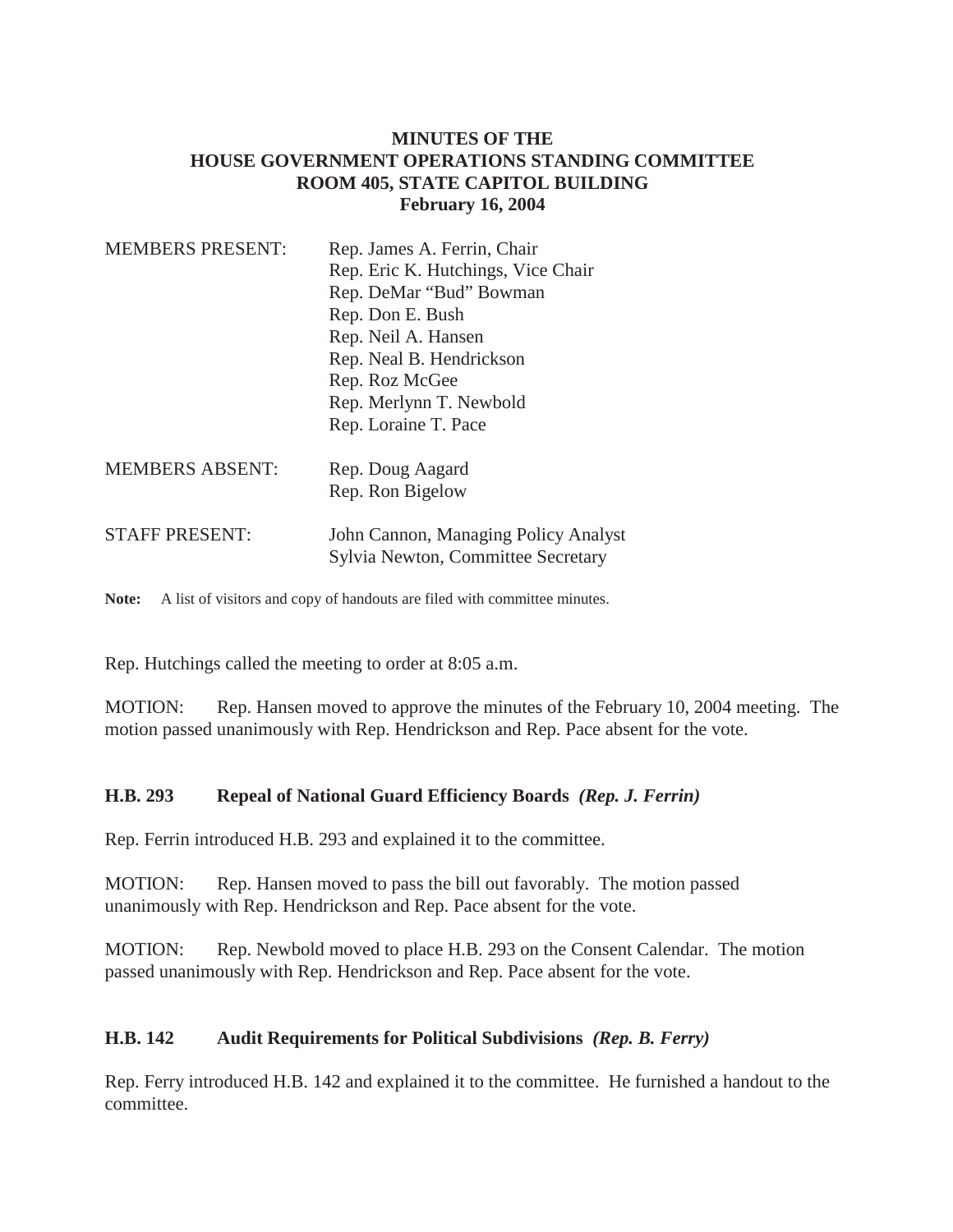House Government Operations Standing Committee February 16, 2004 Page 2

Spoke to the bill: Auston Johnson, State Auditor Brent Gardner, Utah Association of Counties Reinhard Haidenthaller, Precinct Chair, Precinct 3448, West Jordan

MOTION: Rep. Newbold moved to pass the bill out favorably. The motion passed unanimously with Rep. Pace and Rep. Ferrin absent for the vote.

### **H.B. 290 State Employee Compensation Study Task Force** *(Rep. M. Newbold)*

Rep. Newbold introduced H.B. 290 and explained it to the committee.

Spoke to the bill: Con Whipple, Department of Human Resource Management

MOTION: Rep. Bush moved to pass the bill out favorably.

#### SUBSTITUTE

MOTION: Rep. McGee moved to amend the bill as follows:

- *1. Page 2, Lines 32 through 44:*
	- 32 (1) There is created the State Employee Compensation Study Task Force consisting of
	- 33 the following 15 members **[[ , including 12 voting members and three nonvoting members ]]** :
	- 34 (a) five members of the Senate appointed by the president of the Senate, no more than
	- 35 three of whom may be from the same political party **[[ , as voting members ]]** ;
	- 36 (b) seven members of the House of Representatives appointed by the speaker of the
	- 37 House of Representatives, no more than four of whom may be from the same political party  $[[\frac{1}{2}, \frac{1}{2}]$
	- **38 voting members ]]** ;
	- 39 (c) the executive director of the Department of Human Resource Management or a
	- 40 designee **[[ , as a nonvoting member ]]** ;
	- 41 (d) the executive director of the Utah State Retirement Office or a designee **[[ , as a**
	- **42 nonvoting member ]]** ; and
	- 43 (e) the director of the Public Employee Health Plan or a designee **[[ , as a nonvoting**
	- **44 member ]]** .